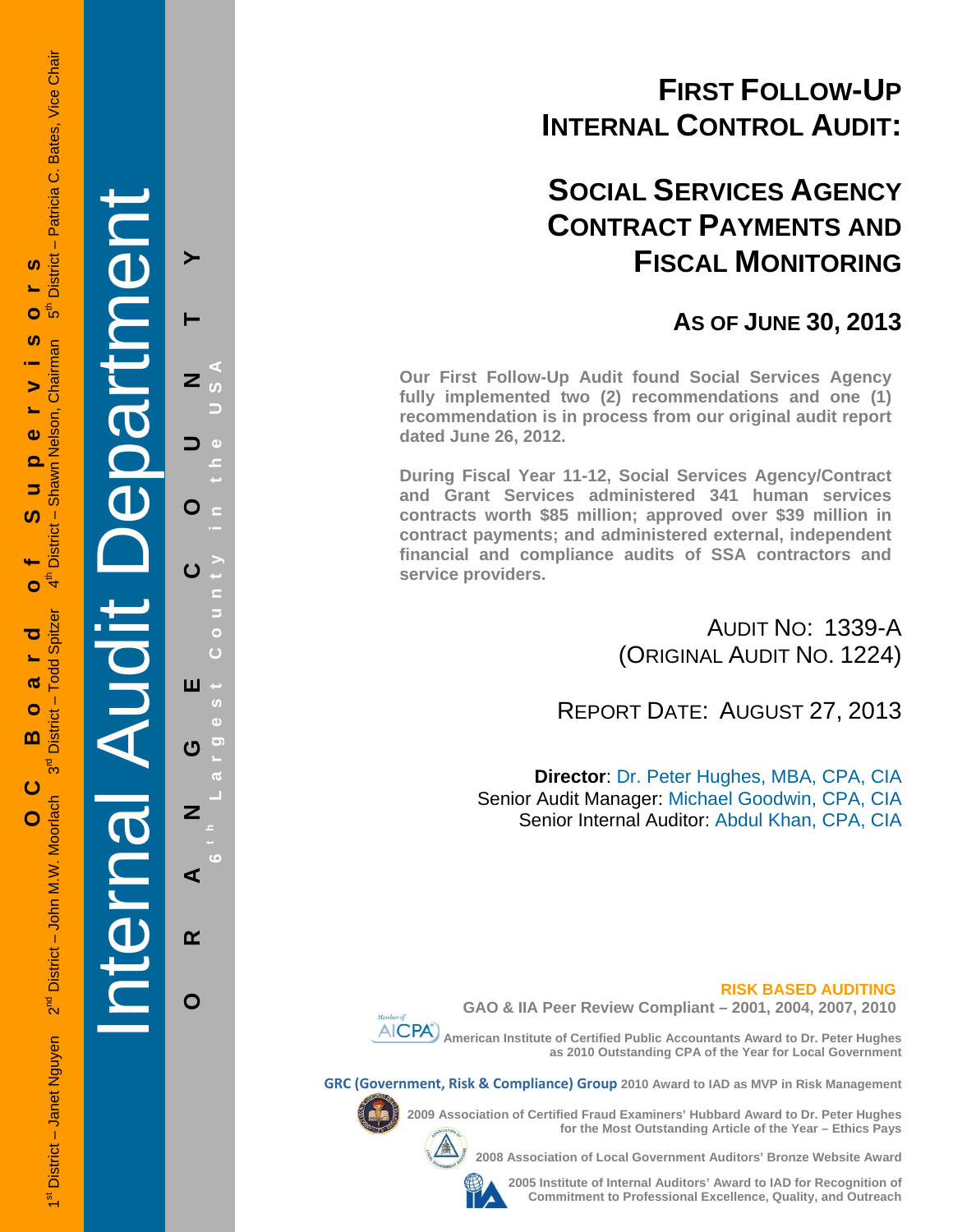# Internal Audit Department

## GAO & IIA Peer Review Compliant - 2001, 2004, 2007, 2010

**Providing Facts and Perspectives Countywide** 

#### **RISK BASED AUDITING**

| <b>Dr. Peter Hughes</b> | Ph.D., MBA, CPA, CCEP, CITP, CIA, CFE, CFF, CGMA     |
|-------------------------|------------------------------------------------------|
| <b>Director</b>         | Certified Compliance & Ethics Professional (CCEP)    |
|                         | Certified Information Technology Professional (CITP) |
|                         | Certified Internal Auditor (CIA)                     |
|                         | Certified Fraud Examiner (CFE)                       |
|                         | Certified in Financial Forensics (CFF)               |
|                         | Chartered Global Management Accountant (CGMA)        |
| E-mail:                 | peter.hughes@iad.ocgov.com                           |

**Michael Goodwin** CPA, CIA Senior Audit Manager

MBA, CPA, CIA, CFE **Alan Marcum** Senior Audit Manager

# **Hall of Finance & Records**

12 Civic Center Plaza, Room 232 Santa Ana, CA 92701

Phone: (714) 834-5475

Fax: (714) 834-2880

To access and view audit reports or obtain additional information about the OC Internal Audit Department, visit our website: www.ocgov.com/audit



**OC Fraud Hotline (714) 834-3608**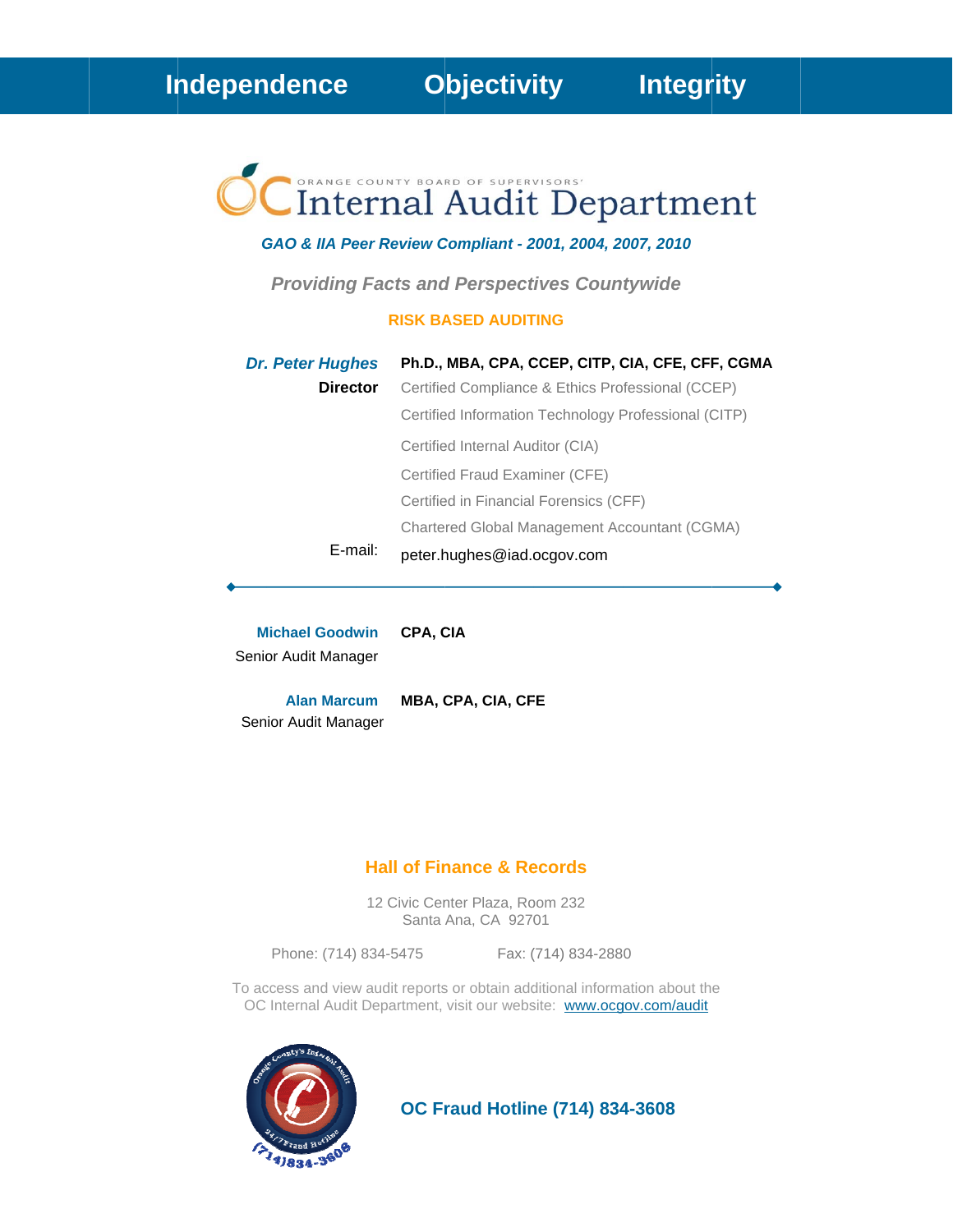# Letter from Dr. Peter Hughes, CPA





# **Transmittal Letter**

Audit No. 1227-D August 27, 2013

- TO: Dr. Michael Riley, Director **Social Services Agency**
- FROM: Dr. Peter Hughes, CPA, Director **Internal Audit Department**
- **SUBJECT:** First Follow-Up Internal Control Audit: **Social Services Agency Contract Payments and Fiscal Monitoring** Original Audit No. 1224 Issued January 9, 2013

We have completed a First Follow-Up Audit of Social Services Agency Contract Payments and Fiscal Monitoring. Our audit was limited to reviewing, as of June 30, 2013, actions taken to implement the three (3) recommendations from our original audit report dated January 9. 2013. We conducted this First Follow-Up Audit in accordance with the FY 13-14 Audit Plan and Risk Assessment approved by the Audit Oversight Committee and Board of Supervisors (BOS).

The results of our First Follow-Up Audit are discussed in the OC Internal Auditor's Report following this transmittal letter. Our First Follow-Up Audit found Social Services Agency fully implemented two (2) recommendations and one (1) recommendation is in process from our original audit report. A Second Follow-Up Audit will be conducted approximately six months from the date of this report on the one remaining recommendation.

Each month I submit an Audit Status Report to the BOS where I detail any material and significant audit findings released in reports during the prior month and the implementation status of audit recommendations as disclosed by our Follow-Up Audits. Accordingly, the results of this audit will be included in a future status report to the BOS.

Other recipients of this report are listed on the OC Internal Auditor's Report on page 4.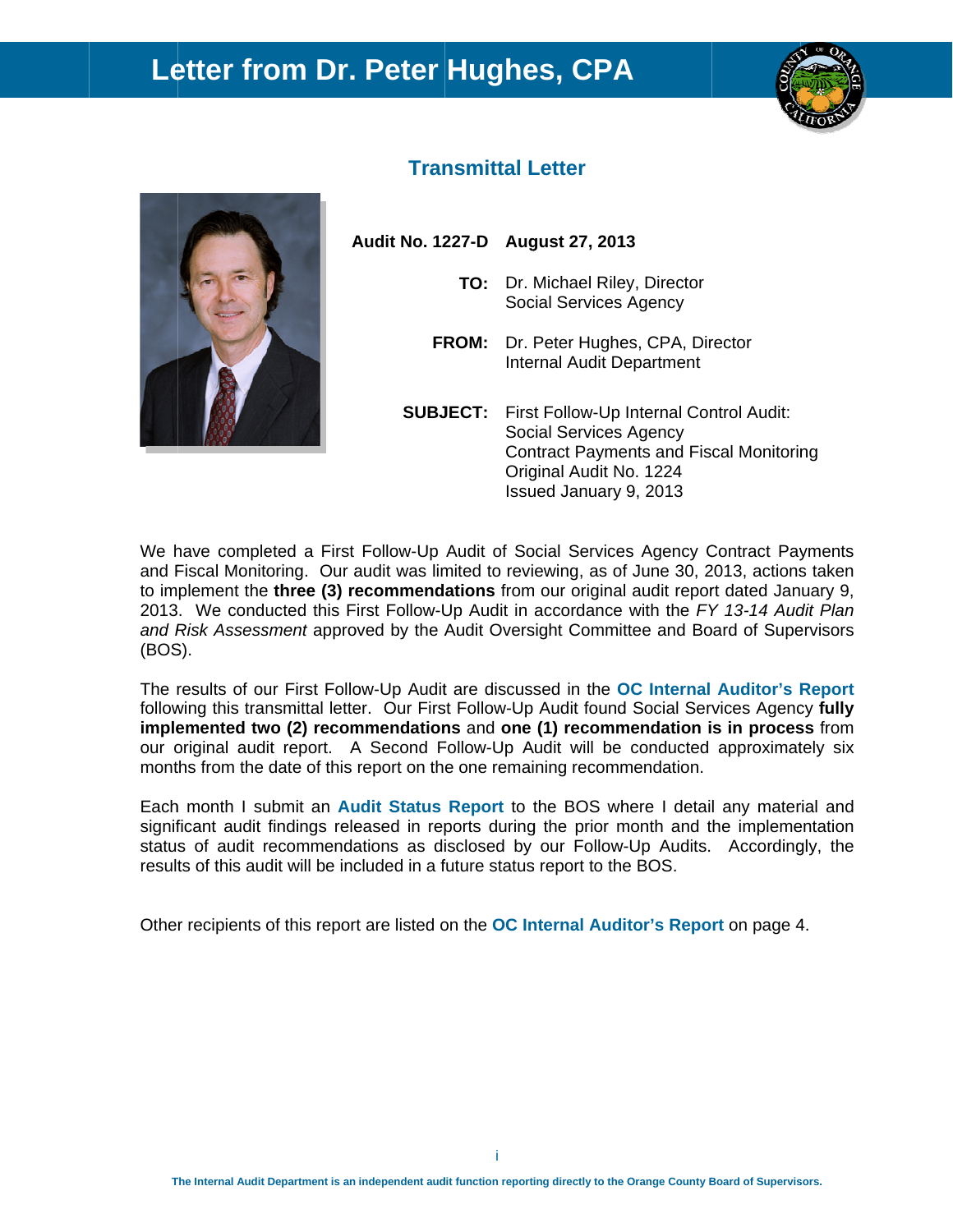# **Table of Contents**



 $\mathbf{i}$ 

 $\overline{1}$ 

**First Follow-Up Internal Control Audit: Social Services Agency Contract Payments and Fiscal Monitoring Audit No. 1339-A** 

As of June 30, 2013

**Transmittal Letter** 

**OC Internal Auditor's Report**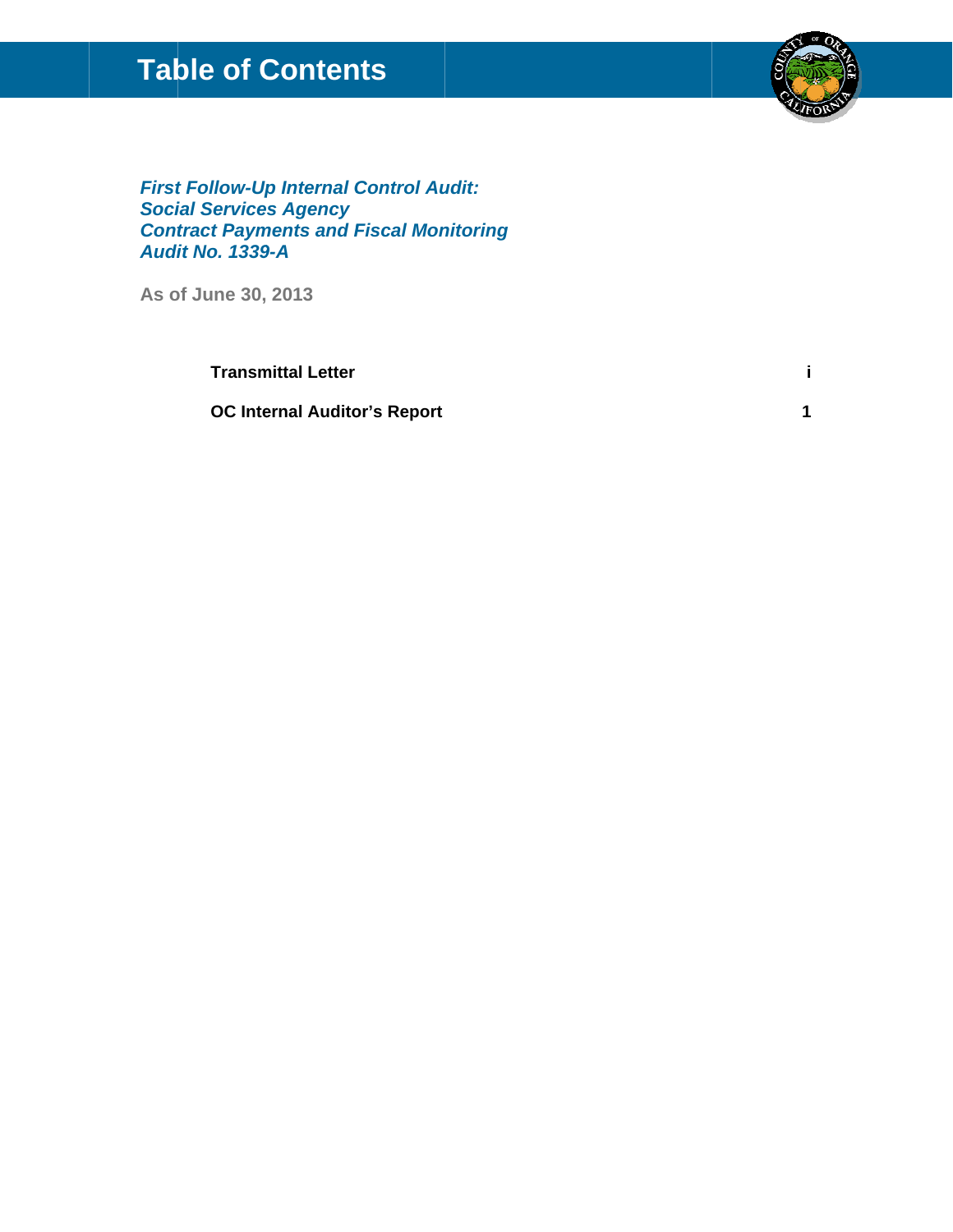

# Audit No. 1339-A

**August 27, 2013** 

| TO:   | Dr. Michael Riley, Director<br><b>Social Services Agency</b>                                                                                                          |
|-------|-----------------------------------------------------------------------------------------------------------------------------------------------------------------------|
| FROM: | Dr. Peter Hughes, CPA, Director elle Wughes<br><b>Internal Audit Department</b>                                                                                       |
|       | SUBJECT: First Follow-Up Internal Control Audit: Social Services Agency<br>Contract Payments and Fiscal Monitoring, Original Audit No. 1224<br>Issued January 9, 2013 |

## **Scope of Review**

We have completed a First Follow-Up Audit of Social Services Agency Contract Payments and Fiscal Monitoring. Our audit was limited to reviewing actions taken, as of June 30, 2013, to implement the three (3) recommendations from our original audit report.

#### **Background**

Social Services Agency/Contract and Grant Services administered 341 human services contracts totaling \$85 million, and processed \$39 million in contract payments during FY 2011-12. These human services contracts are for Adult Services and Assistance Programs, Children and Family Services, and Family Self-Sufficiency Services, many of which contain multiple funding sources and distinctly different programs. SSA/Contract and Grant Services is responsible for developing, soliciting, negotiating, and reviewing contract payments for human services contracts for the agency. SSA/Contract and Grant Services also administers the solicitation and coordination of external audit firms to conduct fiscal monitoring of SSA contractors. Annual external independent audits are conducted on the contract providers to ensure contract and fiscal compliance. During FY 2011-12, 39 contract and fiscal compliance audits were completed.

The original audit identified one (1) Significant Control Weakness to address the two-year time lag in conducting fiscal monitoring audits of SSA contractors, and two (2) Control Findings to enhance processes and controls by establishing written policies and procedures over contract payments and fiscal monitoring, and documenting exceptions to the payment processing timeframe policy.

## **Results**

Our First Follow-Up Audit indicated Social Services Agency fully **implemented two (2)** recommendations and one (1) recommendation is in process of implementation. Based on our First Follow-Up Audit, the following is the implementation status of the three (3) original recommendations: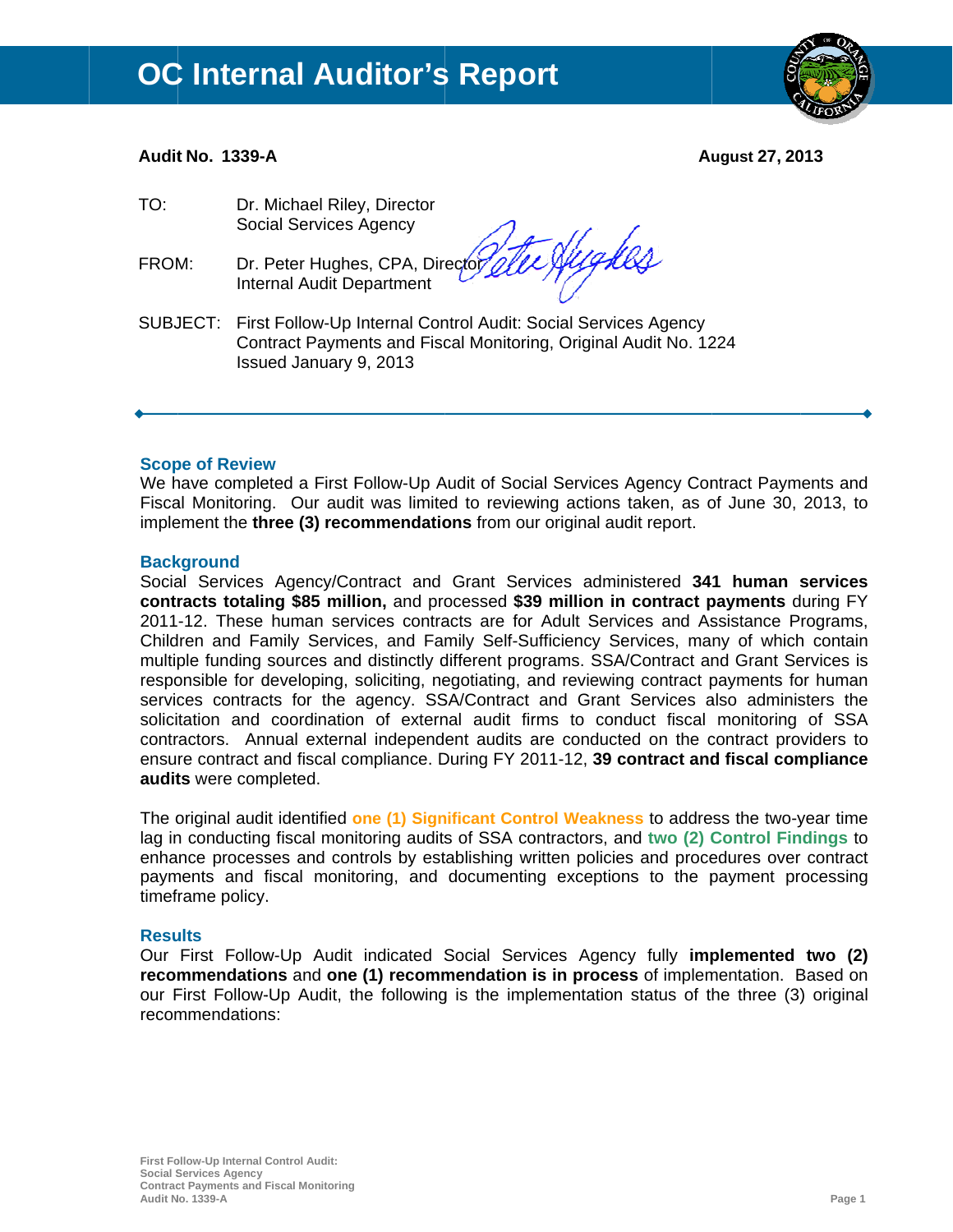

# 1. Establishment of Written Policies and Procedures (Control Finding)

SSA/Contract and Grant Services establish and communicate policies and procedures that define roles and responsibilities for processing contract payments by Contract Administrators and Senior Contract Administrators, and for the administration of the fiscal monitoring process with external audit firms.

Current Status: Implemented. Social Services Agency/Contract and Grant Services established two new written policies and procedures based on the audit recommendation:

- 1) Contract Invoice Payment Review and Approval
- 2) Contract Fiscal Monitoring: Internal Review of use of External Audit Firms

We reviewed the newly developed policy and procedures to verify that Contract Administrators and Senior Contract Administrators' roles and responsibilities were adequately described for processing contract payments. We also reviewed the new policy for the administration of fiscal monitoring of contractors using external audit firms. This policy discusses completion of financial audits of contractors in accordance with appropriate State and Federal standards, the competitive bid process for procuring audits, and SSA's internal process for auditing contractors during the contract term.

We found that the newly established policies and procedures are comprehensive and detailed in defining roles, responsibilities and processes for contract invoice payment reviews and fiscal monitoring, and also provided templates and examples for staff to reference. We commend SSA Contract and Grant Services on the adequacy and thoroughness of the newly established policies and procedures. We also obtained the Minutes of Contract Services Team Meeting - June 4, 2013 to verify the two new policies and procedures were communicated with staff.

Because SSA/Contract and Grant Services established and communicated policies and procedures that define roles and responsibilities for processing contract payments by Contract Administrators and Senior Contract Administrators, and for the administration of the fiscal monitoring process with external audit firms, we consider this recommendation implemented.

## 2. Documenting Exceptions to Payment Processing Timeframes (Control Finding)

SSA/Contract and Grant Services ensure there is documentation maintained in the contract files explaining the delay in processing contract payments beyond expected payment processing timeframes.

Current Status: Implemented. SSA/Contract and Grant Services evaluated the feasibility of the current requirement for a five (5) business day turnaround for internal processing of invoices, and determined that ten (10) business days is a more realistic goal for processing invoices. The policies and procedures developed in response to Finding No. 1 state the invoice payment processing timeframe is now 10 days, and that documentation is required when it takes longer than 10 days to process invoice payments.

A staff meeting was held on January 17, 2013, and included a discussion about the Internal Audit's findings. Staff was informed at that time to begin documenting any delays in processing contract payments beyond the current expected payment processing timeframe. We obtained examples where processing invoices exceeded the 10-day timeframe, and found that emails and notes were included in the contract files explaining the delays.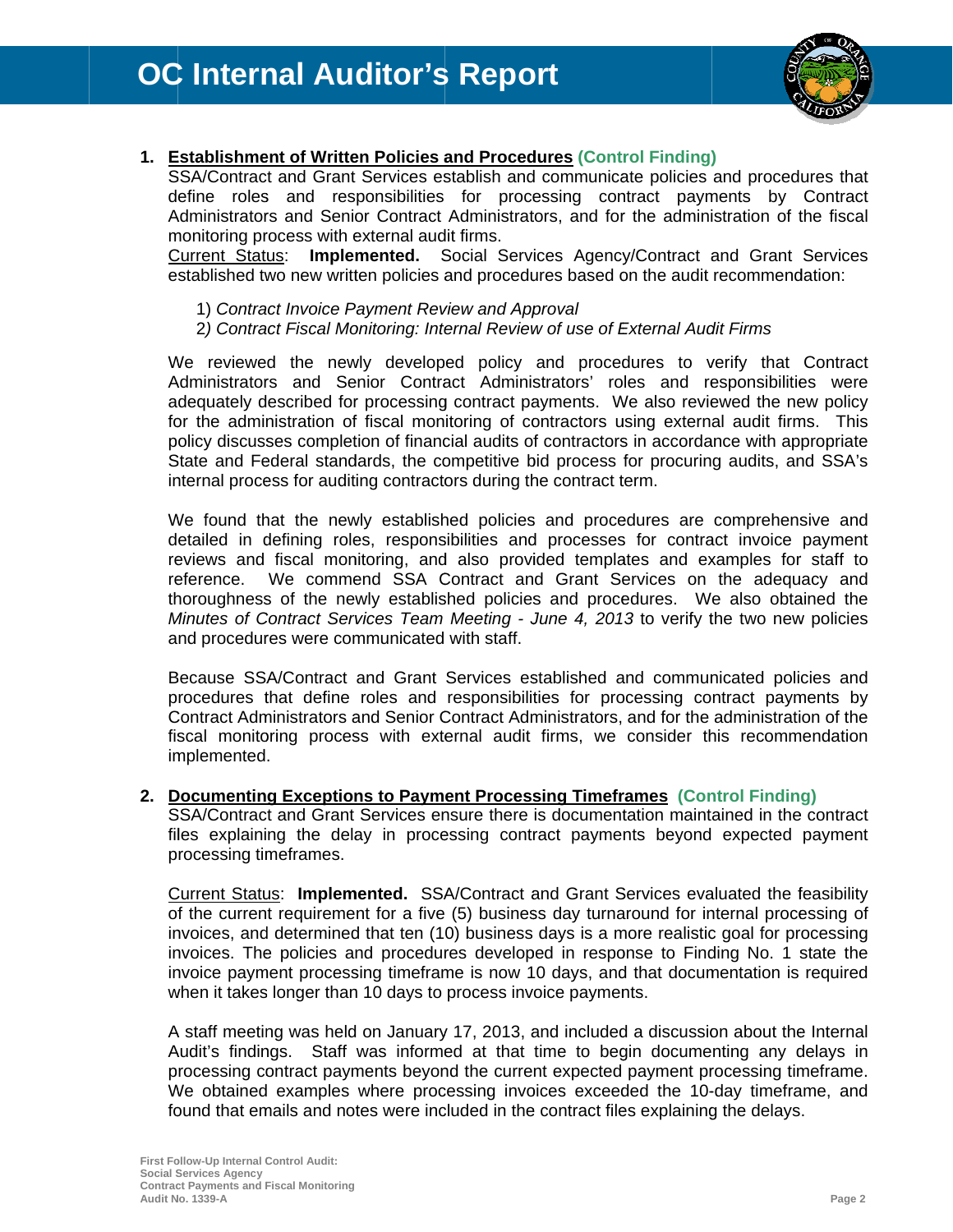

Because SSA/Contract and Grant Services evaluated the invoice processing timeframes, revised their policy to reflect the 10-day timeframe and require documentation when the timeframe is exceeded, and communicated the information to staff, we consider this recommendation implemented.

# 3. Timing of Fiscal Monitoring Audits (Significant Control Weakness)

SSA/Contract and Grant Services take measures to address the two-vear lag in conducting external audits, and evaluate the feasibility of conducting on-going fiscal monitoring during the contract period in addition to the fiscal monitoring performed by external audits after the contract period ends.

Current Status: In Process. SSA/Contract and Grant Services took the following measures to address the two-year lag in conducting external audits and to evaluate the feasibility and resource impact of conducting on-going fiscal monitoring of contractor's expenditures during the contract period:

- Began the process for adding two positions, a Staff Specialist and an Administrative  $\bullet$ Manager I, to assist with audit and fiscal related items, such as financial monitoring of contracts during the contract term and administration of contracts with external audit firms. The Administrative Manager I position has been filled, and the Staff Specialist position is still under recruitment.
- Held a meeting held with Vavrinek, Trine, Day & Co., LLP (VTD), an external audit  $\bullet$ firm for the County, to discuss California Department of Social Services (CDSS) regulations regarding fiscal monitoring requirements for contractors. VTD concurred the use of external audit firms would meet the CDSS regulations for use of Federal and State funds.
- Completed surveys of Los Angeles, Riverside, San Bernardino and San Diego  $\bullet$ counties regarding their fiscal monitoring process for contractors. Discovered that each have different methods and criteria for auditing; however most utilize both internal and external auditing methods.

We inquired about the current status of on-going fiscal monitoring and external audits and based on responses received, SSA/Contract and Grant Services has not conducted any fiscal monitoring audits in FY 2012-13. The last external audits completed were for FY 2010-11. The two-year lag between contract period and external audits still exists.

Because SSA/Contract and Grant Services is continuing analysis and implementation of incremental steps to address the two-year lag with external audits, such as adding staffing mentioned above, and developing plans for external auditors and SSA internal staff to conduct financial audits and reviews during and after the contract term, we consider this recommendation in process.